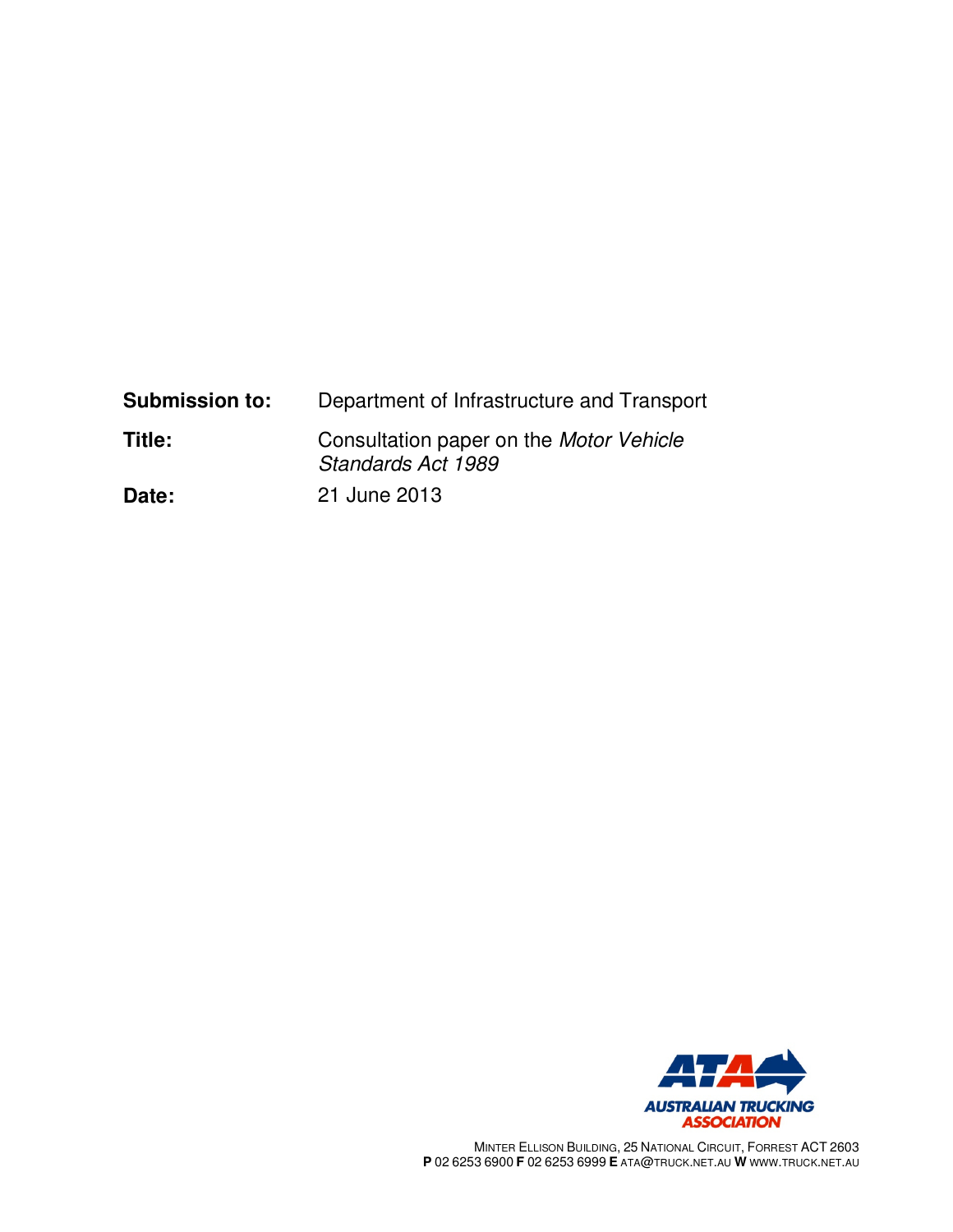# **Contents**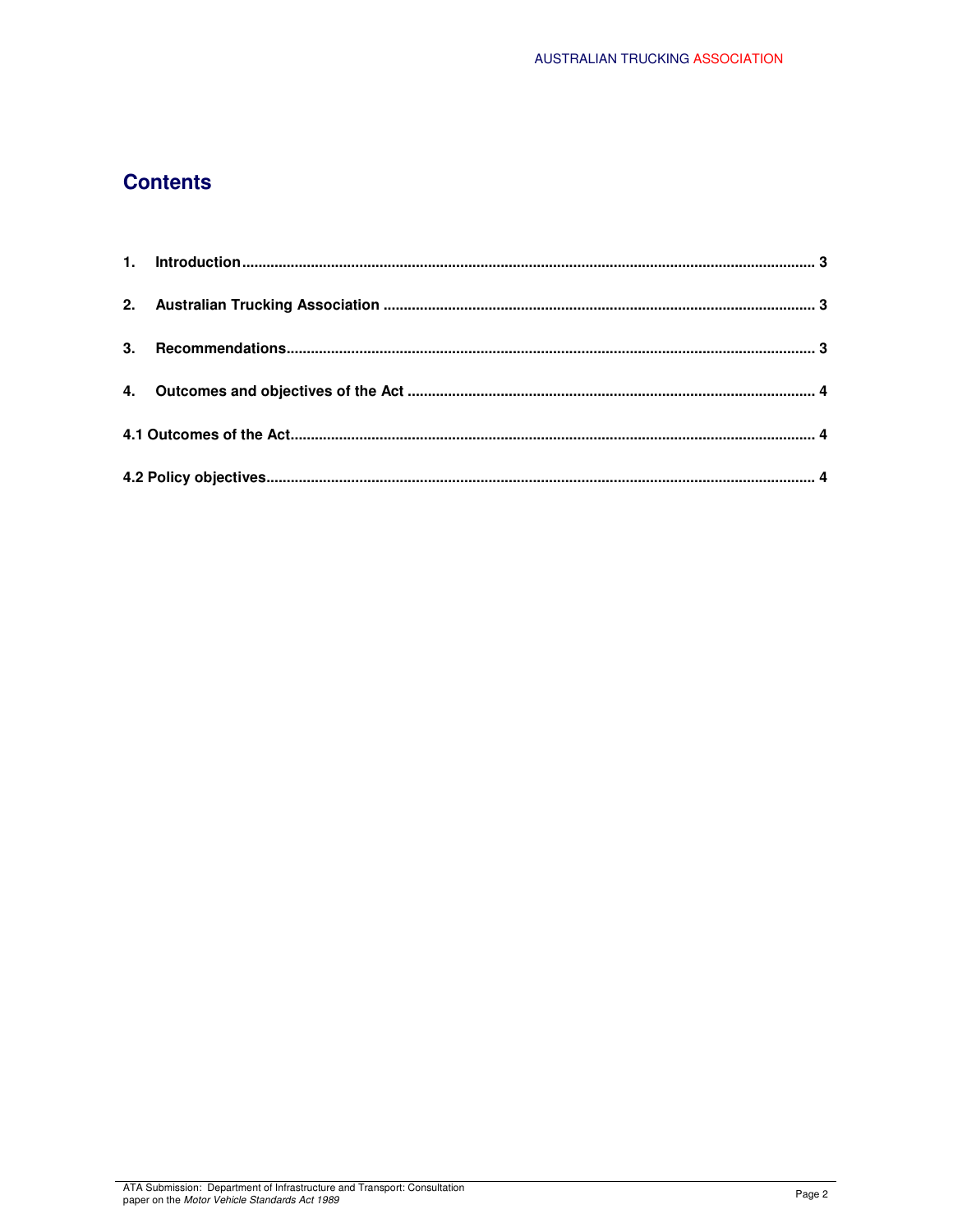## **1. Introduction**

The Motor Vehicle Standards Act 1989 (MVSA) was introduced to set a minimum standard for safety and related matters (such as vehicle emissions) in order for a motor vehicle to enter the market in Australia. The Act also prevents importation of used vehicles, unless these are shown to meet equivalent standards of safety to that of the Australian Design Rules (ADR). The Act provides the regulatory framework to control supply and importation of heavy vehicles into Australia.

As the Act covers both domestic and international vehicle manufacturing and vehicle providers, it can achieve strict compliance with the appropriate administration.

The Act established national uniformity for ADR applications and prevents inconsistent state legislation. This alone was a vast improvement on the previous situation of myriad rules; inspections, approvals and certification regimes in each jurisdiction.

The Act strongly supports a broader public policy of reducing fatalities and injuries on Australia's roads. Since 1989, this piece of legislation appears to have been quite effective in ensuring that vehicles inferior in design or build quality are not provided to the market for later use on public roads.

## **2. Australian Trucking Association**

The Australian Trucking Association (ATA) is the peak body that represents the trucking industry. Its members include state and sector-based trucking associations, some of the nation's largest transport companies, and businesses with leading expertise in truck technology.

## **3. Recommendations**

## **Recommendation 1**

The foundations of the MVSA Act are sound and the Act does not need a substantial legislative review or re-assessment under a regulatory impact statement**.** 

### **Recommendation 2**

The MVSA addresses non-compliant road vehicles operated for special oversize and over-mass tasks under permit and notices from the National Heavy Vehicle Regulator on advice from state and territory road agencies. The MVSA should not be expected to authorise alternative vehicles that do not meet safety standards for road vehicles. Such vehicles should be addressed in combination of customs law, state road transport law and trade practices law.

### **Recommendations 3**

The leadership potential of Australia on road safety should not be constrained by the MVSA.

### **Recommendation 4**

A technical refinement exercise be undertaken on the MVSA in conjunction with industry stakeholders.

### **Recommendation 5**

The MVSA is about setting minimum safety standards. While alternative entry paths may be desirable for motor vehicle enthusiasts, similar standards to those achieved by the mainstream fleet must be maintained, and importing parties should meet full cost recovery for related administrative services from the Department. Further, the Act's safety objectives must not be pushed aside for consumer choice alone. This includes inservice modifications, which are the domain of the NHVR and states and territories but worthy of mention.

### **Recommendation 6**

Off-road vehicles may require safety regulations but these should be addressed in other legislation so that safety objectives in the Act as well as mainstream traffic flows in Australia are not compromised in any way.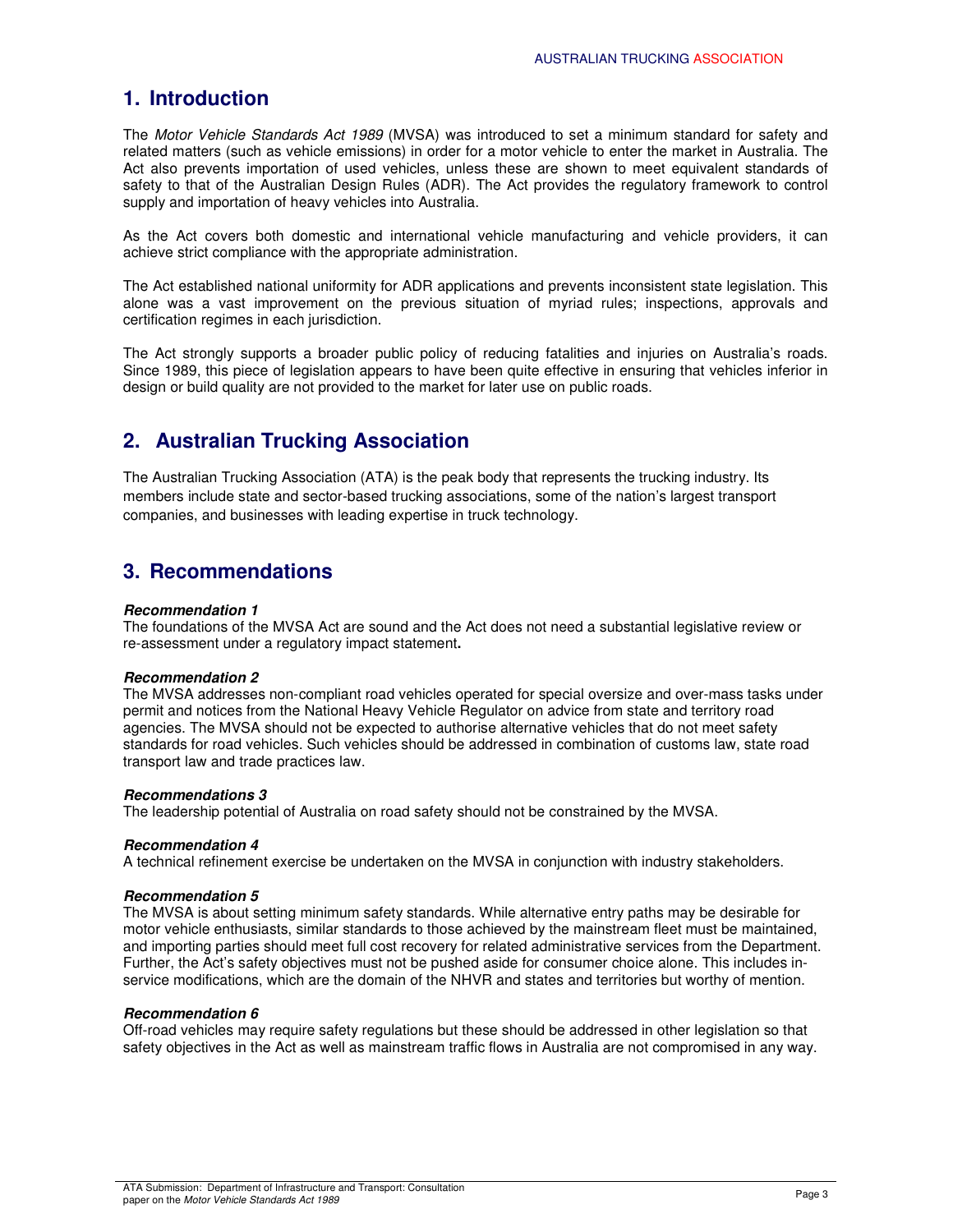# **4. Outcomes and Objectives of the Act**

## **4.1 Outcomes of the Act**

Section 3a of the Act achieves uniform standards for new vehicles in Australia. It reduces the regulatory burden for the automotive industry associated with complying to ADRs whereas vehicle standards were previously handled differently in each state. The Act also provides a national mechanism to meet Australia's international treaty obligations.

Part 2 of the Act provides the legislative authority for a system of vehicle design standards (ADRs). The Act allows implementation of the UN regulations to provide alternative standards. Specific ADRs have been applied under the UN 1958 agreement. Further harmonisation with international design rules (if they are not in conflict with ADRs) will promote further improvements in manufacturing efficiency and give consumers confidence vehicles they have purchased meet a certain level of safety and emissions. The fact that 90 per cent of ADRs align with UN regulations indicates there are benefits for Australia in complying with international standards. Where Australia has retained unique local requirements such as 'modularity' these have been carefully justified, usually reflecting our unique operating environment (e.g. ensuring that where appropriate vehicle components are adequately rated for multi-combination use).

Moreover, section 3b added distinction to the Act in identifying used and new vehicles. The broad coverage also provided coverage to a large number of vehicles. The Act advances safety while respecting the interests of both automotive importers and the local automotive industry, giving no preference to either.

# **4.2 Policy objectives**

The overarching policy objective behind the legislation is to improve the safety, environmental performance and security of road vehicles; this is still a current policy of today's government although thanks to the emergence of effective anti-theft devices, vehicle security is less of an urgent issue than when the legislation was introduced.

This primary legislation speaks to minimum safety levels for mainstream road vehicles that form the majority of the market and the majority of traffic on Australian roads, while acknowledging that various kinds of vehicles are not true road vehicles (for example, tractors, plant and agricultural machinery) but need limited road network access. This special form of access is dealt with by states and territories under restricted/conditional registration permits.

## *Recommendation 1*

## **The foundations of the MVSA Act are sound and the Act does not need a substantial legislative review or re-assessment under a regulatory impact statement.**

The Act caters for the fact that the heavy vehicle industry must at times use non-compliant road vehicles for special tasks with oversize and/or over-mass or other special loads under strict operating conditions set by road managers. Accordingly, such vehicles must be allowed to enter the market, based upon advice from the new National Heavy Vehicle Regulator that operational permits will be provided.

Dealing with requests for access to the road network for alternative vehicles where safety may be substandard and below the minimum requirements in the MVSA ADR system (e.g. pedestrian devices, disability devices and low emissions vehicles without appropriate safety features etc), lies outside the scope of the MVSA Act since these relate to fringe vehicles that should not enjoy easy entry to the Australian market for on-road use. Gatekeeper roles will necessarily fall to customs and road agencies and trade practice laws.

### *Recommendation 2*

**The MVSA addresses non-compliant road vehicles operated for special oversize and over-mass tasks under permit and notices from the National Heavy Vehicle Regulator on advice from state and territory road agencies. The MVSA should not be expected to authorise alternative vehicles that do not meet safety standards for road vehicles. Such vehicles should be addressed in combination of customs law, state road transport law and trade practices law.** 

The MVSA is not all about adopting someone else's solution. Australia has proven its capacity to lead the world, with its seatbelt standards in the 1960's and currently with its global leadership on pole side impact testing and standards developments aimed at mitigating a crash-related outcome which accounts for at least 10 per cent of deaths and even higher percentages of life-long serious injury.